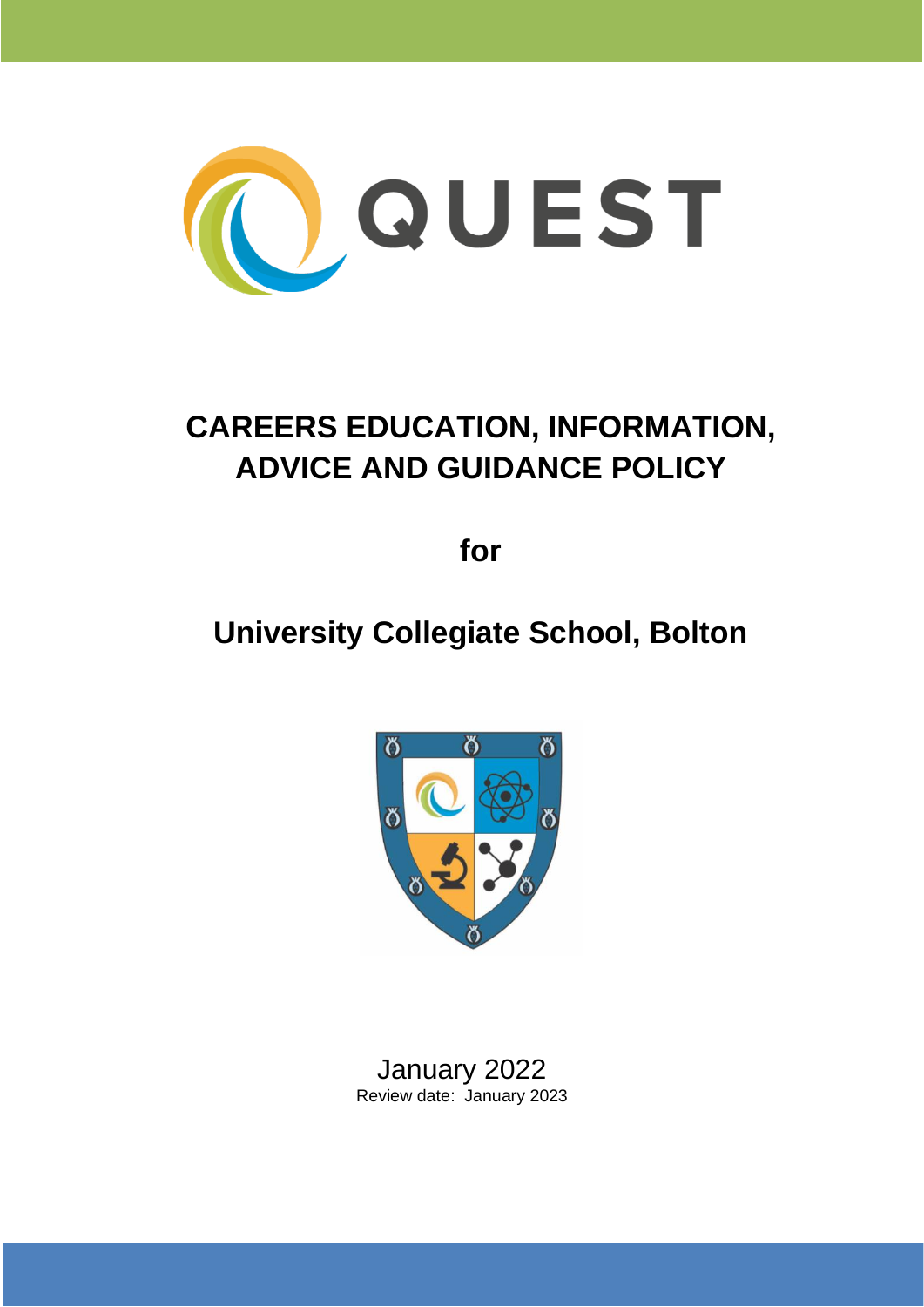# **School Vision**

To develop a whole school **experience** that allows students to be prepared with subject specific **knowledge** and **pedagogy** that secures the best **Life Skills** so that students are able to access the career and higher education **destination** of their choice.

The Board of Directors have therefore adopted this policy in order to provide a clear commitment to and framework for Careers Education, Information, Advice and Guidance

## **Policy Scope**

This policy covers Careers Education, Information, Advice and Guidance given to students in Key Stages Three, Four and Five

The policy also applies to Year 11 and 13 students after they finish their examinations in June of their final year and before they start at their next place of education, employment or training. Though not necessarily in school regularly and attending lessons in July and August of Year 11 and 13, the policy is still applicable.

The policy has been reviewed in line with the recently published DfE guidance document 'Careers guidance and access for education and training providers – Statutory guidance for governing bodies, school leaders and school staff. (DfE, January 2018)

This policy accepts the 8 Gatsby Charitable Foundation's benchmarks as set out in the DfE guidance. They can be seen in Appendix 1 of this policy

This policy covers the legal duty of schools to ensure that a range of education and training providers can access pupils in Year 7 to Year 13 for the purpose of informing them about approved technical education qualifications or apprenticeships.

This policy refers to events and opportunities in all Key Stages and in all years and these events will impact upon all students at the school.

All members of staff at University Collegiate School are expected to be aware of this policy and the importance of Careers Education, Information, Advice and Guidance (CEIAG) in the education of students; CEIAG is not the sole responsibility of the Careers Advisor. Training and policy documents are shared with all staff to ensure the careers programme is fulfilled and delivered.

It is important, therefore, that students leave school aware of themselves as individuals, aware of the opportunities available to them and able to make some decisions about their own life. They should be prepared for the transition from full time education to the world beyond. It is to these aspects of personal and social development that this policy will contribute.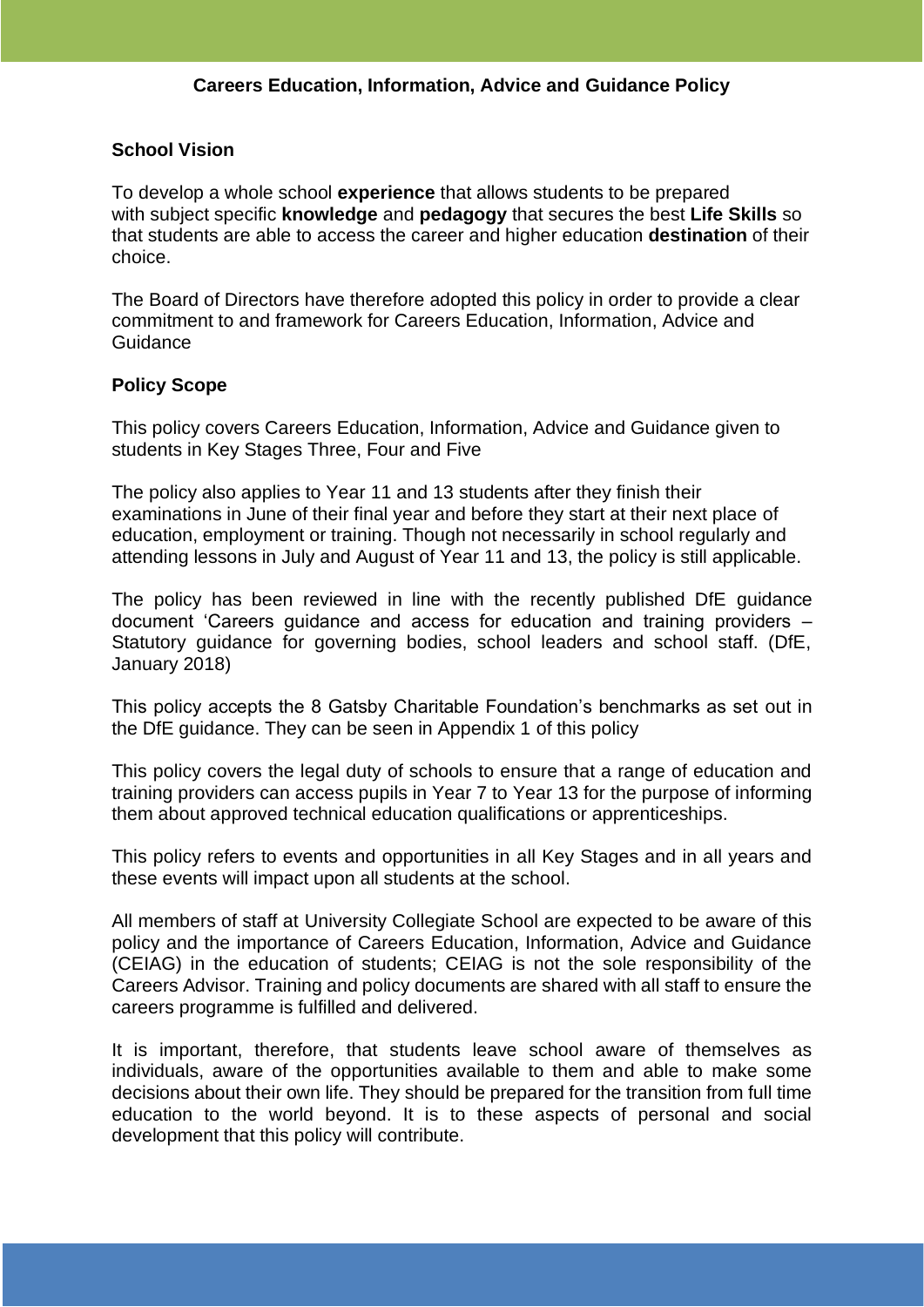# **Objectives:**

The objectives of the Careers Education, Information, Advice and Guidance policy are as follows:

- To ensure that all students at the school receive a stable careers programme
- To ensure that the life skills of all students at the school are developed through the curriculum offer
- To enable all students to learn from information provided by the career and labour market
- The CEIAG programme should be individual and address the needs of each student
- To link the curriculum learning to careers learning
- To provide students with a series of encounters with employers and employees
- To provide students with experiences of workplace(s)
- To ensure that students have a series of encounters with further and higher education
- To provide each student with the opportunity to receive personal guidance

In addition, the current strategic objectives are:

- To have careers and Life Skills interwoven throughout the T&L framework.
- Develop the work with outside support agencies and employers to enrich the careers offer at the UCS.
- Within the context of careers, develop the coaching and target setting to motivate and contextualise learning and progression in lessons
- Develop the employer engagement through subject specific curriculum links and enrichment activities
- Develop the progression of careers knowledge over KS3 and KS4 preparing for post 16 success

# **School Responsibilities**

The school has a series of statutory duties:

- All registered pupils at the school must receive independent careers advice in KS4 and KS5.
- This careers advice must be represented in an impartial manner, showing no bias towards a particular institution, education or work option
- This advice must cover a range of education or training options
- This guidance must be in the best interests of the pupil
- There must be an opportunity for education and training providers to access pupils in Year 7 – Year 13 in order to inform them about approved technical qualifications or apprenticeships.
- The school must have a clear policy setting out the manner in which providers will be given access to pupils. Cf. Section 6 and Appendix 3. This policy and these arrangements must be published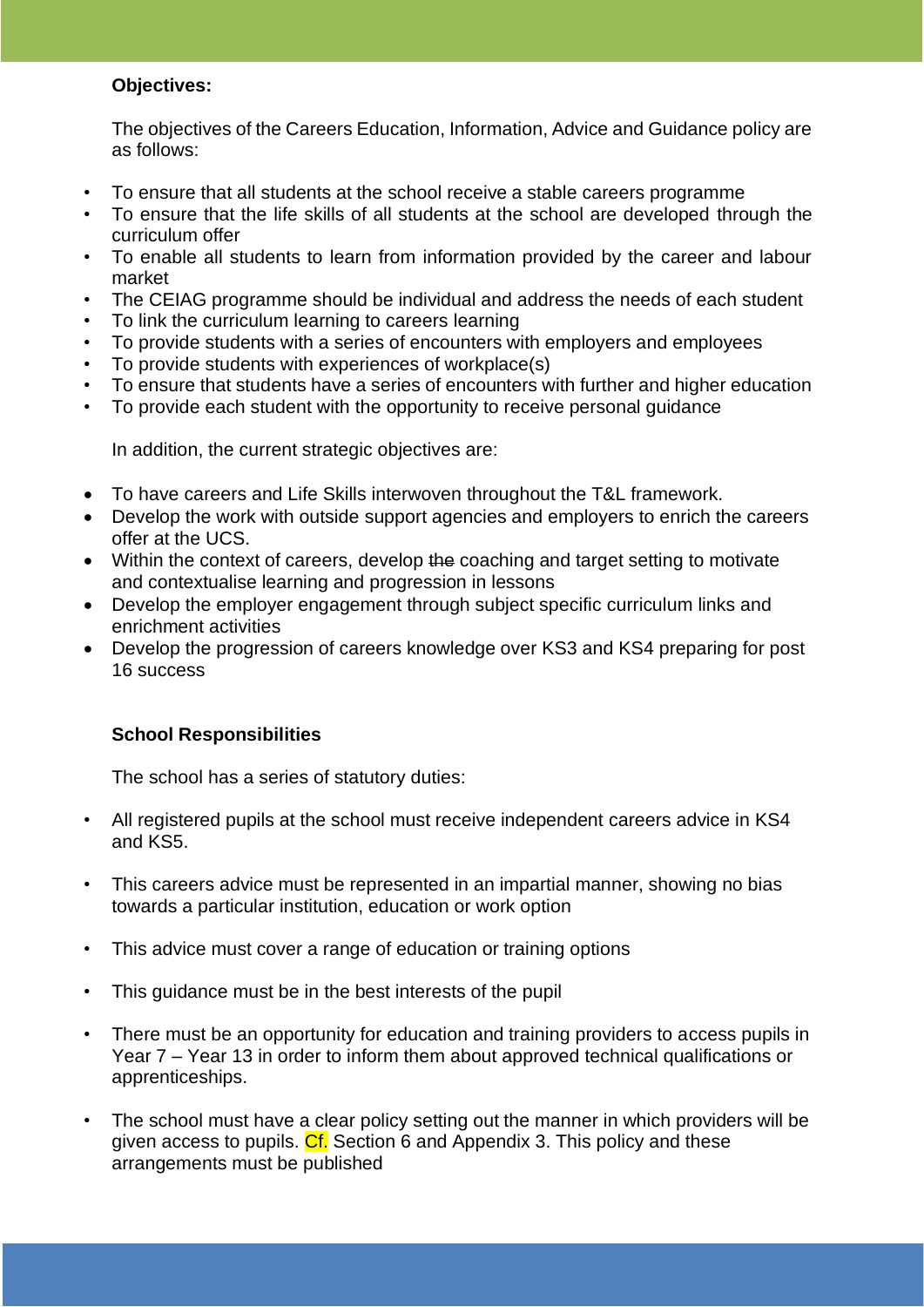- The school will base its careers provision around the Gatsby Benchmarks. A summary of these can be seen in Appendix 1
- University Collegiate School believes that good CEIAG connects learning to the future. It motivates young people by giving them a clearer idea of the routes to jobs and careers that they will find engaging and rewarding. Good CEIAG widens pupils' horizons, challenges stereotypes and raises aspirations. It provides pupils with the knowledge and skills necessary to make successful transitions to the next stage of their life. This supports social mobility by improving opportunities for all young people, especially those from disadvantaged backgrounds and those with special educational needs and disabilities.

The school will continuously monitor its CEIAG offer and seek further improvement. This will be done by the personnel involved in the design and delivery of the programme as well as by external stakeholders who assess the work of the school (e.g. School Improvement Partner or Ofsted, careers guidance officer, careers hub, enterprise leader )

## **Director Responsibilities**

The Board of Directors will ensure that the School has a clear policy on Careers Education, Information and Guidance (CEIAG) and that this is clearly communicated to all stakeholders. They should ensure that this policy is:

- based on the eight Gatsby Benchmarks
- meeting the school's legal requirements

The Board of Directors will ensure that arrangements are in place to allow a range of educational and training providers to access pupils in Years 7 – 13.

There will be a member of the Board of Directors who takes a strategic interest in CEIAG and encourages employer engagement

### **Provider Access**

Introduction - This section of the policy sets out the school's arrangements for managing the access of providers to pupils at the school for the purpose of giving them information about the provider's education or training offer. This complies with the school's legal obligations under Section 42B of the Education Act 1997.

All pupils in years 7-13 are entitled:

- to find out about technical education qualifications and apprenticeships opportunities, as part of a careers programme which provides information on the full range of education and training options available at each transition point;
- to hear from a range of local providers about the opportunities they offer, including technical education and apprenticeships – through options events, assemblies and group discussions and taster events;
- to understand how to make applications for the full range of academic and technical courses.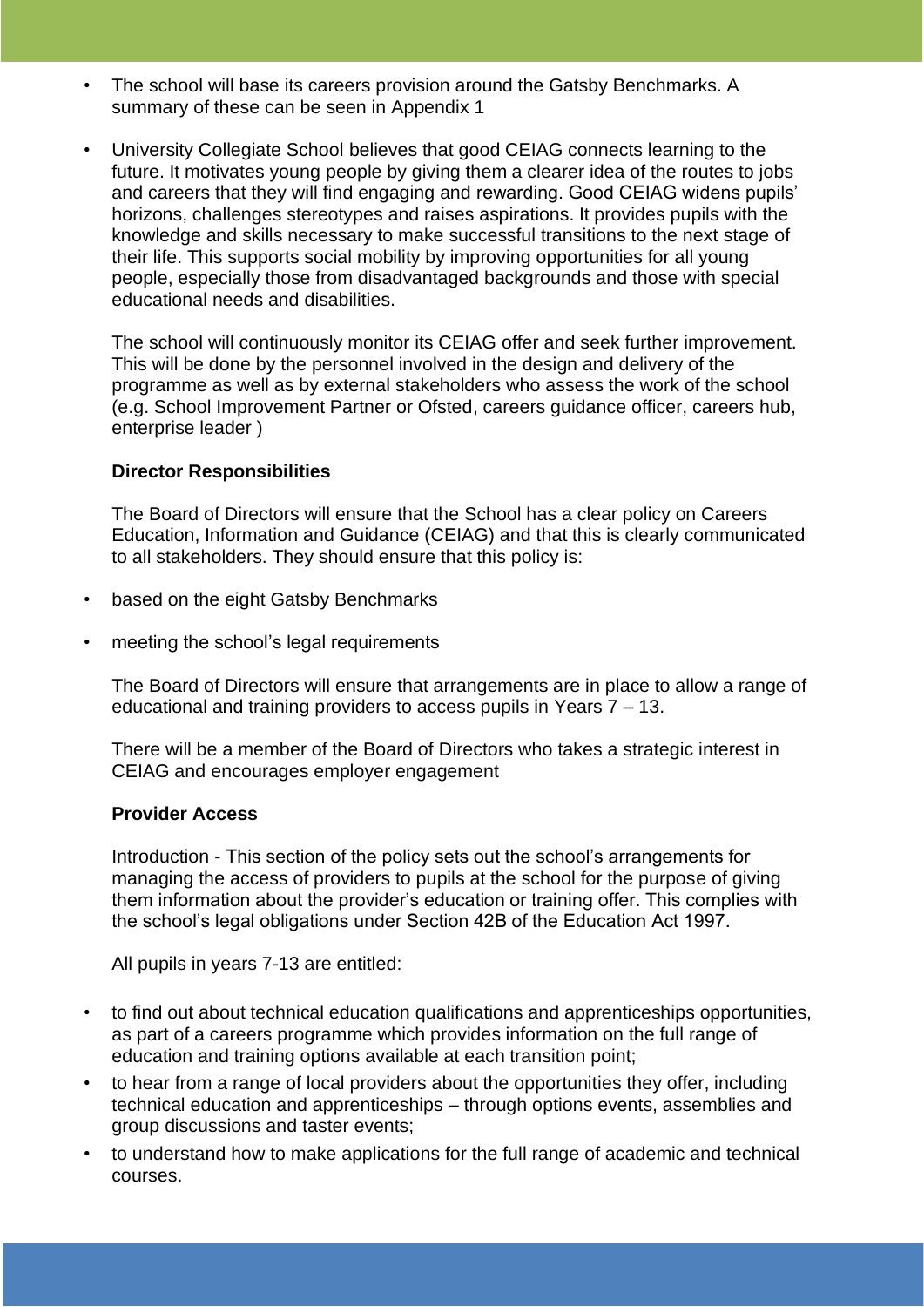Appendix 3 shows the way in which education and training providers should get in touch with the school in order to gain access to pupils and/or parents to inform them about further opportunities

The school will then work with providers in order to identify the most effective opportunity for them to share information about education and training opportunities

# **Monitoring, Evaluation and Review**

The Principal will ensure that:

- the work of the Careers Advisor and CEIAG events are supported and monitored
- a member of the Senior Leadership Team has an overview of CEIAG work and reports regularly back to the team
- The effectiveness of this policy will be measured in a variety of ways:
	- Feedback from external visitors to the school such as the School Improvement Partner (SIP) or Ofsted;
	- The number of students who are NEET in October having left the school in the previous summer. This figure can be compared to national figures as well as against the equivalent figure from similar schools both nationally and within the county.
	- Compass plus review package
	- Compass tri annually report of progress and completion
	- Destination data to the UTC hub and local authority
	- Destination variations over time
	- Retention of students from year 11-12
	- Enterprise advisor feedback and meeting minutes
	- GMACS self review toolkit
	- Parental and Student Life Skills questionnaire
	- GM Higher parental training and review

This policy has been reviewed with due regard to the Equality Act 2010 and Directors are aware of its contents.

Signed by:

\_\_\_\_\_\_\_\_\_\_\_\_\_\_\_\_\_\_\_\_\_\_\_\_\_\_\_\_\_ CEO \_\_\_\_\_\_\_\_\_\_\_\_\_\_\_\_\_\_\_ Date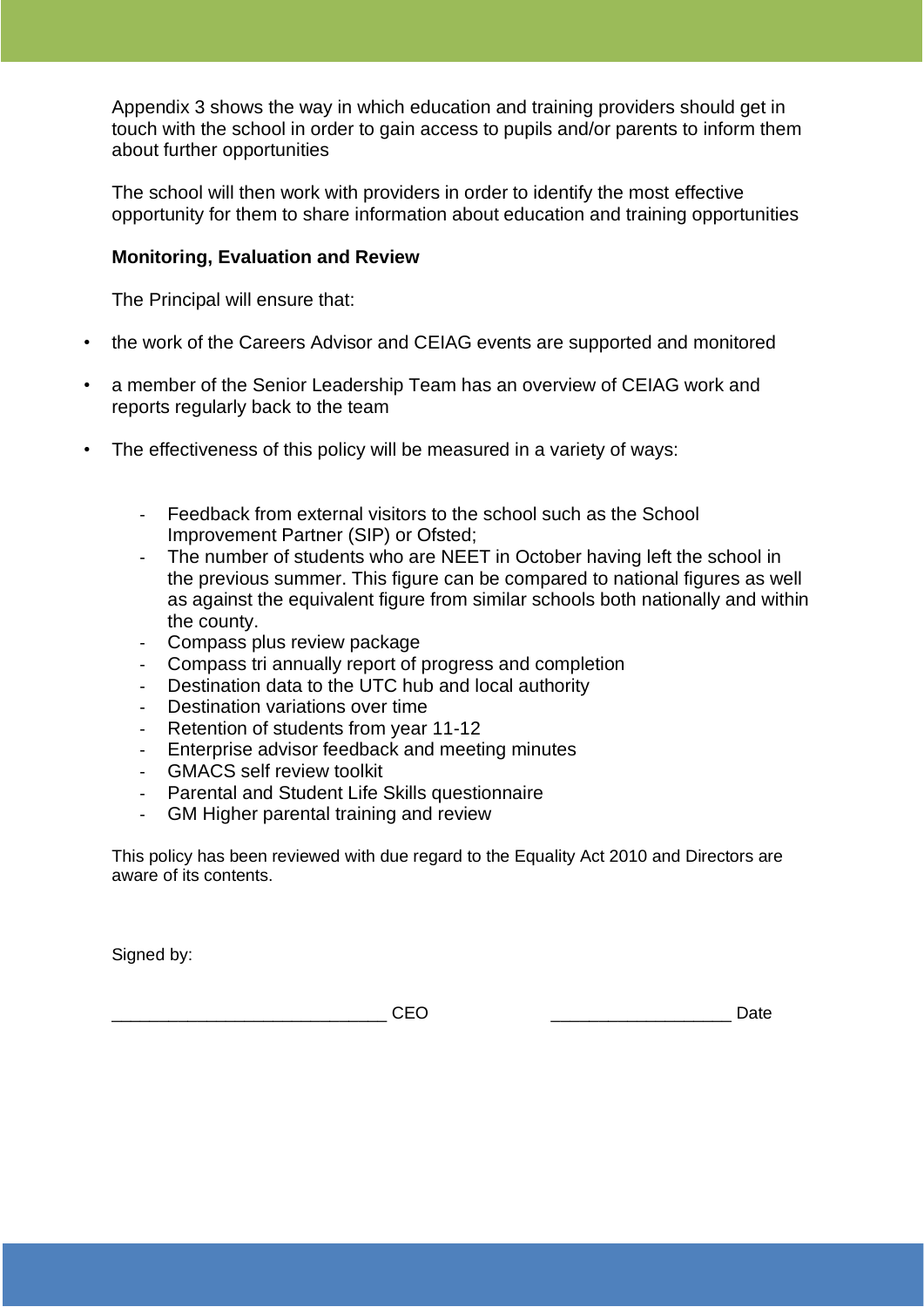# **Appendix 1**

# **The Gatsby Benchmarks**

| 1. A stable careers programme                            | Every school and college should have an embedded<br>programme of career education and guidance that is<br>known and understood by students, parents, teachers,<br>governors and employers.                                                                        | Every school should have a stable,<br>$\bullet$<br>structured careers programme that has<br>the explicit backing of the senior<br>management team, and has an<br>identified and appropriately trained<br>person responsible for it.<br>The careers programme should be<br>$\bullet$<br>published on the school's website in a<br>way that enables pupils, parents,<br>teachers and employers to access and<br>understand it.<br>The programme should be regularly<br>$\bullet$<br>evaluated with feedback from pupils,<br>parents, teachers and employers as<br>part of the evaluation process. |
|----------------------------------------------------------|-------------------------------------------------------------------------------------------------------------------------------------------------------------------------------------------------------------------------------------------------------------------|-------------------------------------------------------------------------------------------------------------------------------------------------------------------------------------------------------------------------------------------------------------------------------------------------------------------------------------------------------------------------------------------------------------------------------------------------------------------------------------------------------------------------------------------------------------------------------------------------|
| 2. Learning from career and labour<br>market information | Every student, and their parents, should have access<br>to good quality information about future study options<br>and labour market opportunities. They will need the<br>support of an informed adviser to make best use of<br>available information.             | By the age of 14, all pupils should have<br>$\bullet$<br>accessed and used information about<br>career paths and the labour market to<br>inform their own decisions on study<br>options.<br>Parents should be encouraged to<br>$\bullet$<br>access and use information about<br>labour markets and future study<br>options to inform their support to their<br>children.                                                                                                                                                                                                                        |
| 3. Addressing the needs of each<br>student               | Students have different career guidance needs at<br>different stages. Opportunities for advice and support<br>need to be tailored to the needs of each student. A<br>school's careers programme should embed equality<br>and diversity considerations throughout. | A school's careers programme should<br>$\bullet$<br>actively seek to challenge stereotypical<br>thinking and raise aspirations.<br>Schools should keep systematic<br>records of the individual advice given                                                                                                                                                                                                                                                                                                                                                                                     |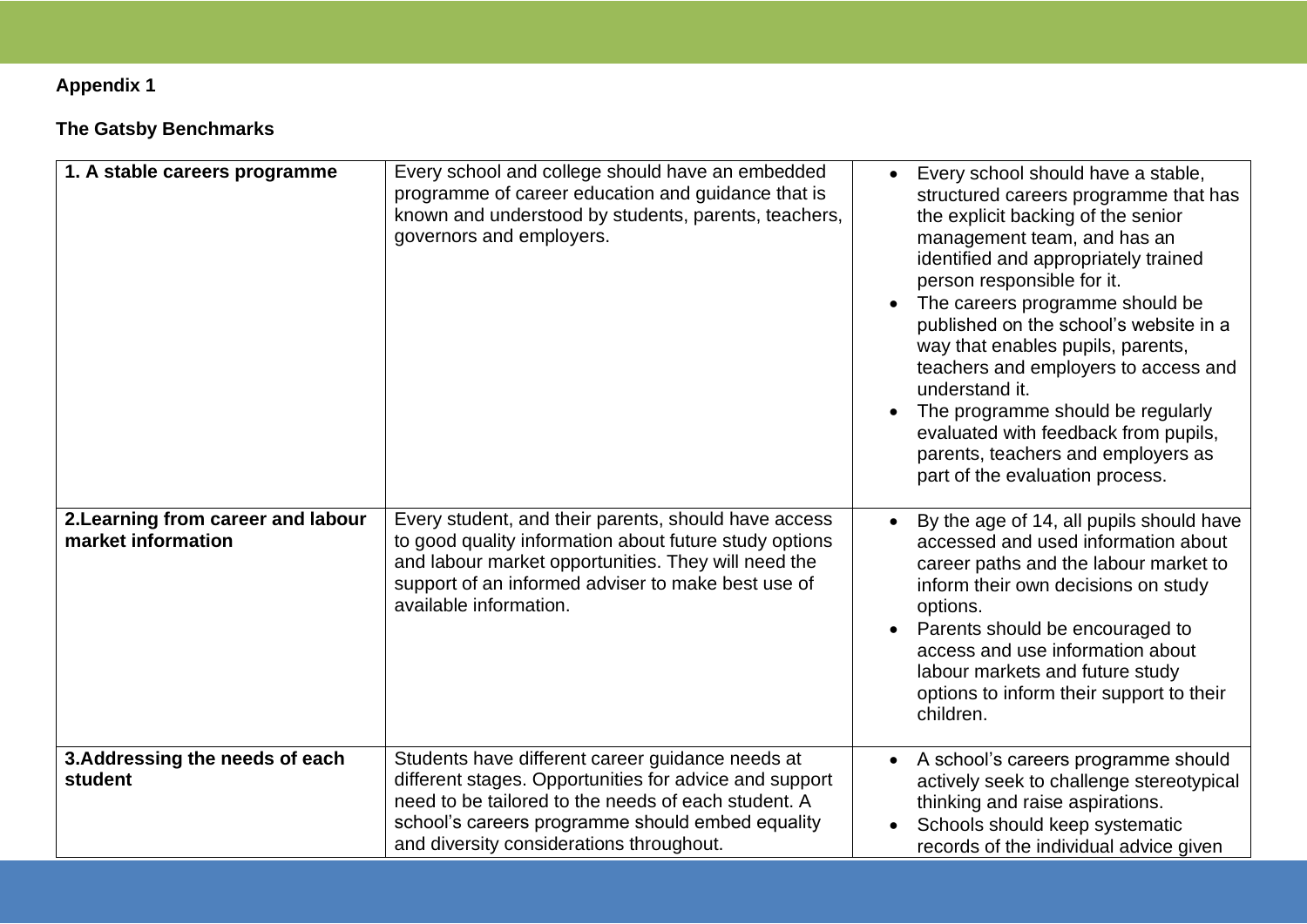|                                               |                                                                                                                                                                                                                                                                                  | to each pupil, and subsequent agreed<br>decisions.<br>All pupils should have access to these<br>records to support their career<br>development.<br>Schools should collect and maintain<br>accurate data for each pupil on their<br>education, training or employment<br>destinations.                                                                                           |
|-----------------------------------------------|----------------------------------------------------------------------------------------------------------------------------------------------------------------------------------------------------------------------------------------------------------------------------------|---------------------------------------------------------------------------------------------------------------------------------------------------------------------------------------------------------------------------------------------------------------------------------------------------------------------------------------------------------------------------------|
| 4. Linking curriculum learning to<br>careers  | All teachers should link curriculum learning with<br>careers. STEM subject teachers should highlight the<br>relevance of STEM subjects for a wide range of future<br>career paths.                                                                                               | By the age of 14, every pupil should<br>$\bullet$<br>have had the opportunity to learn how<br>the different STEM subjects help<br>people to gain entry to, and be more<br>effective workers within, a wide range<br>of careers.<br>Maths and English needs to be<br>$\bullet$<br>specific,<br>All subjects follow the UCS top ten<br>$\bullet$<br>careers in subjects checklist |
| 5. Encounters with employers and<br>employees | Every student should have multiple opportunities to<br>learn from employers about work, employment and<br>the skills that are valued in the workplace. This can be<br>through a range of enrichment activities including<br>visiting speakers, mentoring and enterprise schemes. | Every year, from the age of 11, pupils<br>should participate in at least one<br>meaningful encounter* with an<br>employer.<br>*A 'meaningful encounter' is one in which the<br>student has an opportunity to learn about<br>what work is like or what it takes to be<br>successful in the workplace.                                                                            |
| <b>6. Experiences of workplaces</b>           | Every student should have first-hand experiences of<br>the workplace through work visits, work shadowing<br>and/or work experience to help their exploration of<br>career opportunities, and expand their networks.                                                              | By the age of 16, every pupil should<br>$\bullet$<br>have had at least one experience of a<br>workplace, additional to any part-time<br>jobs they may have.<br>By the age of 18, every pupil should<br>have had one further such experience,                                                                                                                                    |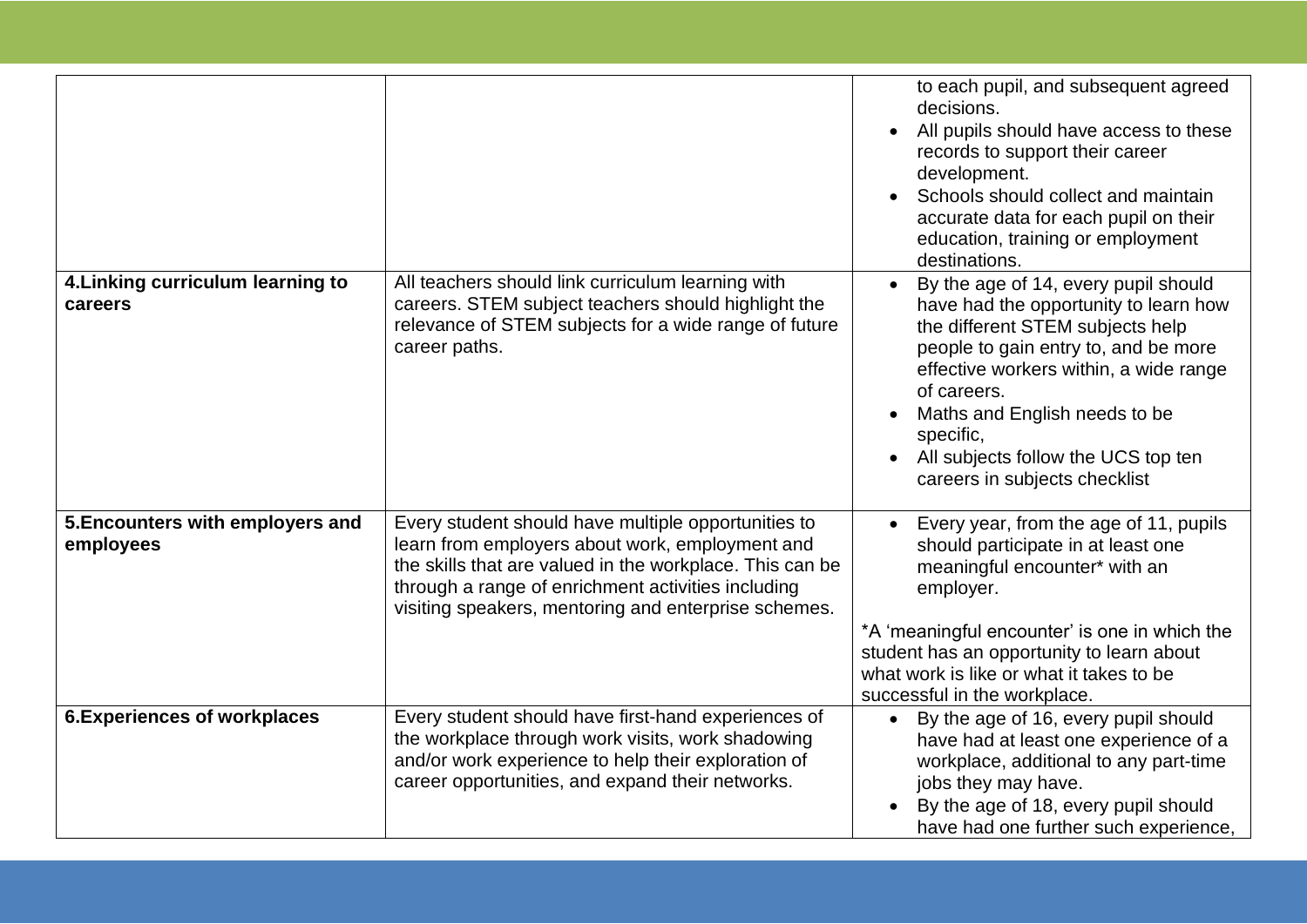|                                                    |                                                                                                                                                                                                                                                                                                               | additional to any part-time jobs they<br>may have.                                                                                                                                                                                                                                                                                                                                                                                                                                                                                                                                                                                  |
|----------------------------------------------------|---------------------------------------------------------------------------------------------------------------------------------------------------------------------------------------------------------------------------------------------------------------------------------------------------------------|-------------------------------------------------------------------------------------------------------------------------------------------------------------------------------------------------------------------------------------------------------------------------------------------------------------------------------------------------------------------------------------------------------------------------------------------------------------------------------------------------------------------------------------------------------------------------------------------------------------------------------------|
| 7. Encounters with further and<br>higher education | All students should understand the full range of<br>learning opportunities that are available to them. This<br>includes both academic and vocational routes and<br>learning in schools, colleges, universities and in the<br>workplace.                                                                       | By the age of 16, every pupil should<br>$\bullet$<br>have had a meaningful encounter* with<br>providers of the full range of learning<br>opportunities, including Sixth Forms,<br>colleges, universities and<br>apprenticeship providers. This should<br>include the opportunity to meet both<br>staff and pupils.<br>By the age of 18, all pupils who are<br>considering applying for university<br>should have had at least two visits to<br>universities to meet staff and pupils.<br>*A 'meaningful encounter' is one in<br>which the student has an opportunity to<br>explore what it is like to learn in that<br>environment. |
| 8. Personal guidance                               | Every student should have opportunities for guidance<br>interviews with a career adviser, who could be internal<br>(a member of school staff) or external, provided they<br>are trained to an appropriate level. These should be<br>available whenever significant study or career choices<br>are being made. | Every pupil should have at least one<br>$\bullet$<br>such interview by the age of 16, and<br>the opportunity for a further interview<br>by the age of 18.                                                                                                                                                                                                                                                                                                                                                                                                                                                                           |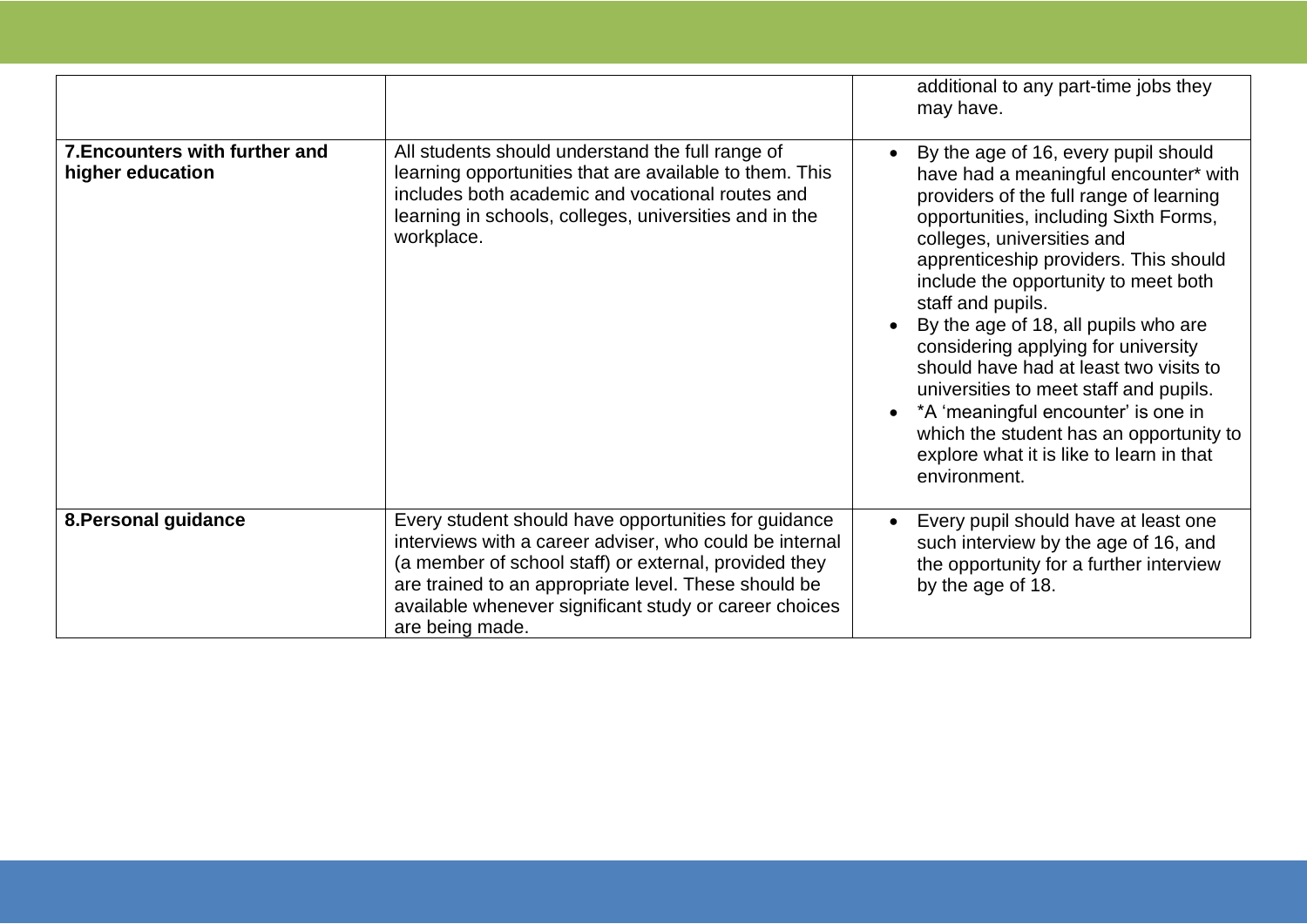# **Appendix 2**

| <b>AIM</b> | <b>QUESTIONING</b>       | <b>UNDERSTANDING</b>     | <b>EMPOWERING</b>                                     | <b>SECURING</b>         | <b>TAKE CONTROL</b>       |
|------------|--------------------------|--------------------------|-------------------------------------------------------|-------------------------|---------------------------|
|            |                          |                          |                                                       |                         |                           |
|            | (Year 7)                 | (Year 8)                 | (Year 9)                                              | (Year 10)               | (Year 11)                 |
|            |                          |                          |                                                       |                         |                           |
|            | Questioning what skills  | Understanding the        | Empowering students to                                | Securing                | Taking control of         |
|            | students have for the    | different career options | blend their career skills                             | work placements         | your post 16 destinations |
|            | world of careers, and    | and different demands    | with specific challenges of and developing the skills |                         | and ensuring guidance is  |
|            | matching those skills to | of the local labour      | the working world through needed to be successful     |                         | correct, pathways         |
|            | lessons and personal     | market, and matching     | the theme                                             | in chosen employment    | understood and            |
|            | development plans.       | those skills to lessons  | of ENTERPRISE, and                                    | areas, and matching     | applications are          |
|            |                          | and personal             | matching those skills to                              | those skills to lessons | successful, and           |
|            |                          | development plans        | lessons and personal                                  | and personal            | matching those skills to  |
|            |                          |                          | development plans                                     | development plans       | lessons and personal      |
|            |                          |                          |                                                       |                         | development plans         |

| <b>AIM</b> | <b>UTILISING</b>                                                                                                                                                                                                       | <b>PROGRESSION</b>                                                                                                                                                                      |  |
|------------|------------------------------------------------------------------------------------------------------------------------------------------------------------------------------------------------------------------------|-----------------------------------------------------------------------------------------------------------------------------------------------------------------------------------------|--|
|            | (Year 12)                                                                                                                                                                                                              | (Year 13)                                                                                                                                                                               |  |
|            | Utilising and capturing the skills developed in school and link<br>research, employability skills and academic progress to future<br>destinations, matching those skills to lessons and personal<br>development plans. | Progression skills embedded to ensure destinations to UCAS,<br>apprenticeships or the working world are secured, and matching<br>those skills to lessons and personal development plans |  |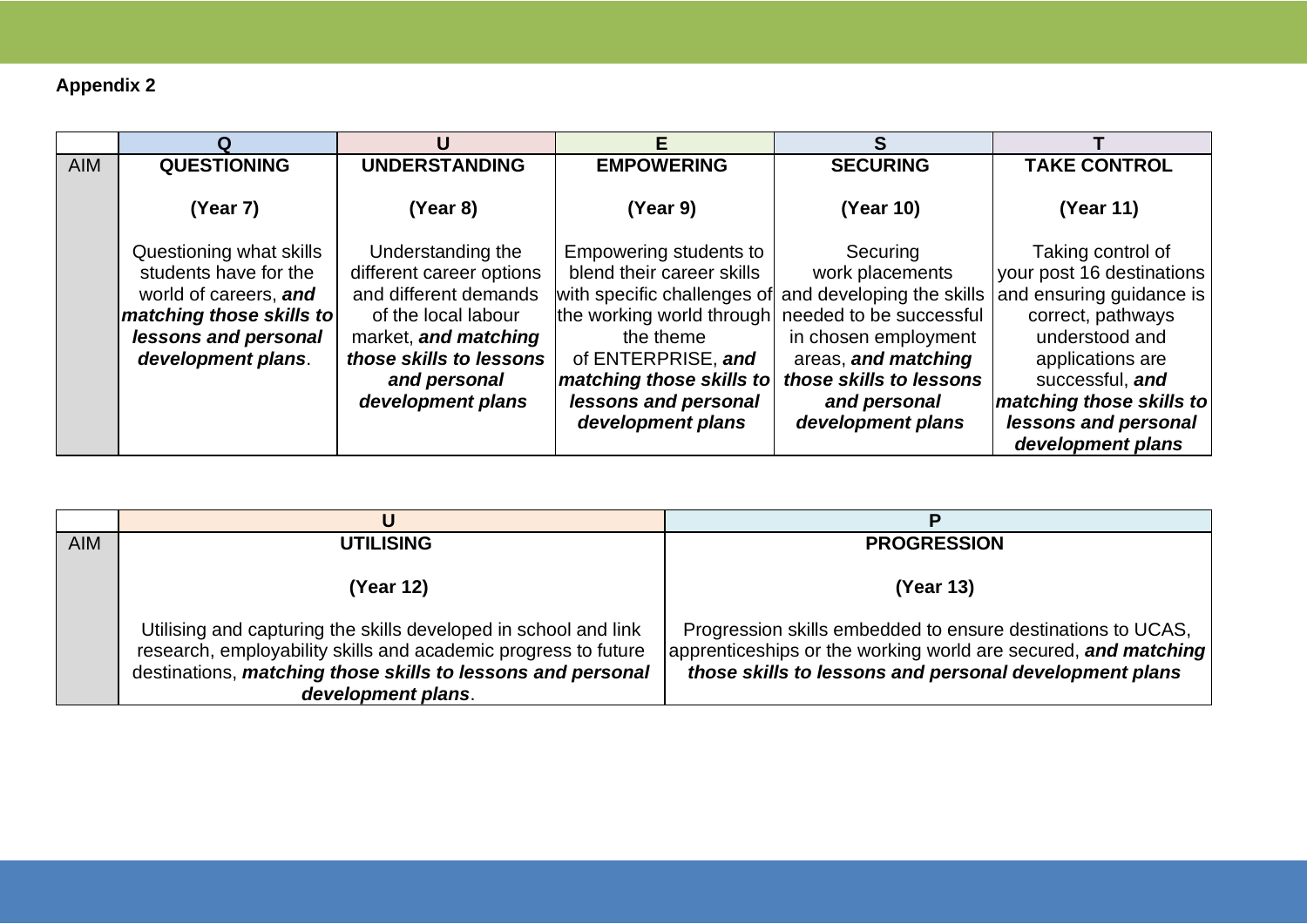### **University Collegiate School Careers Charter**

#### **Careers Provision**

- Year<sub>7</sub>
- Online Careers Assessment-Kudos
- **Local Careers Fair**  $\bullet$
- Introduction to Careers Library
- Introduction to Careers Adviser
- Visual displays Posters around school

#### Year<sub>8</sub>

- **Online Careers**  $\bullet$ Assessment-Kudos
- **Local Careers Fair**  $\bullet$
- 1-2-1 diagnostic careers meeting with careers adviser for identified students
- Attendance of careers adviser at Parents' Evening
- $\bullet$ Attendance of careers adviser at Options Evening

#### Year 9

- Online Careers Assessment-Kudos
- **Local Careers Fair**  $\bullet$
- Assemblies with guest speakers  $\bullet$
- 1-2-1 diagnostic careers meeting with careers adviser for identified students
- Motivational speaker  $\bullet$
- Attendance of careers adviser at  $\bullet$ Parents' Evening
- $\bullet$ University visit for identified students

#### Year 10

- Online Careers Assessment-Kudos  $\bullet$
- **Local Careers Fair**  $\bullet$
- Assemblies with guest speakers  $\bullet$
- Student Ambassadors from local  $\bullet$ colleges
- **Cornwall Careers Show**  $\bullet$
- 1-2-1 or small group diagnostic meeting with careers adviser
- 3 X College Visits
- Assembly from local 6<sup>th</sup> form  $\bullet$
- Workshops in:-Apprenticeships,  $\bullet$ Options, Qualification framework
- Work experience  $\bullet$
- Attendance of careers adviser at  $\bullet$

#### Parents' Evening

. University visit for all students

#### Year 11

- Online Careers Assessment-Kudos  $\bullet$
- 1-2-1 guidance interviews with action plan  $\bullet$ from careers adviser - follow up appointments as required
- Mock Interviews Rotary Club  $\bullet$
- Apprenticeship workshop for focused  $\bullet$ students
- Completion of 16 plus forms  $\bullet$
- $\bullet$ **Local Careers Fair**
- ٠ Assemblies with guest speakers
- Workshops as required in: stress  $\bullet$ management, exploring websites, CV writing, Exploring HE, Getting around **UCAS**
- Attendance of careers adviser at Parents' ۰ Evening

All year groups will also have access to members of our alumni association for professional mentoring or further career information. A very exciting resource!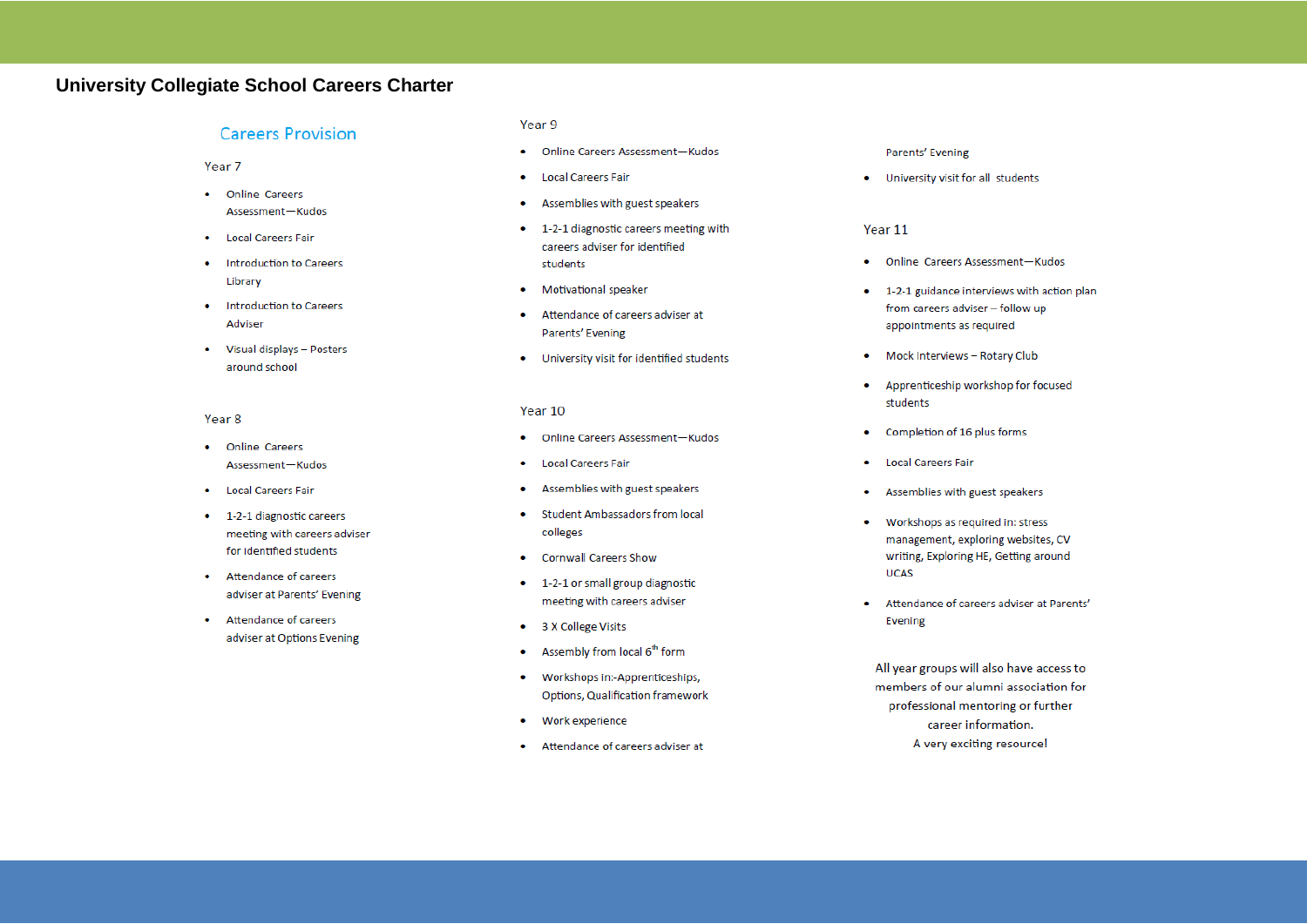# **Appendix 3**

# **Employer Engagement**

# **Introduction**

This document sets out the school's arrangements for managing the access of Employer to pupils at the school for the purpose of giving them information about the Employer's education or training offer. This complies with the school's legal obligations under Section 42B of the Education Act 1997.

# **Pupil entitlement**

All pupils in years 7-13 are entitled:

•to find out about technical education qualifications and apprenticeships opportunities, as part of a careers programme which provides information on the full range of education and training options available at each transition point;

•to hear from a range of local providers about the opportunities they offer, including technical education and apprenticeships – through options events, assemblies and group discussions and taster events;

•to understand how to make applications for the full range of academic and technical courses.

# **Opportunities for access**

The school offers a comprehensive Careers Education, Information, Advice and Guidance programme and Employer Engagement programme; an overview of this programme can be seen in the School's Careers Charter which can be seen on the school website.

Please speak to our Careers Advisor to identify the most suitable opportunity for you.

The school will make a suitable space available for discussions between the provider and students, as appropriate to the activity. The school will also make available ICT and other specialist equipment to support provider presentations. This will all be discussed and agreed in advance of the visit with the Careers Advisor or a member of their team.